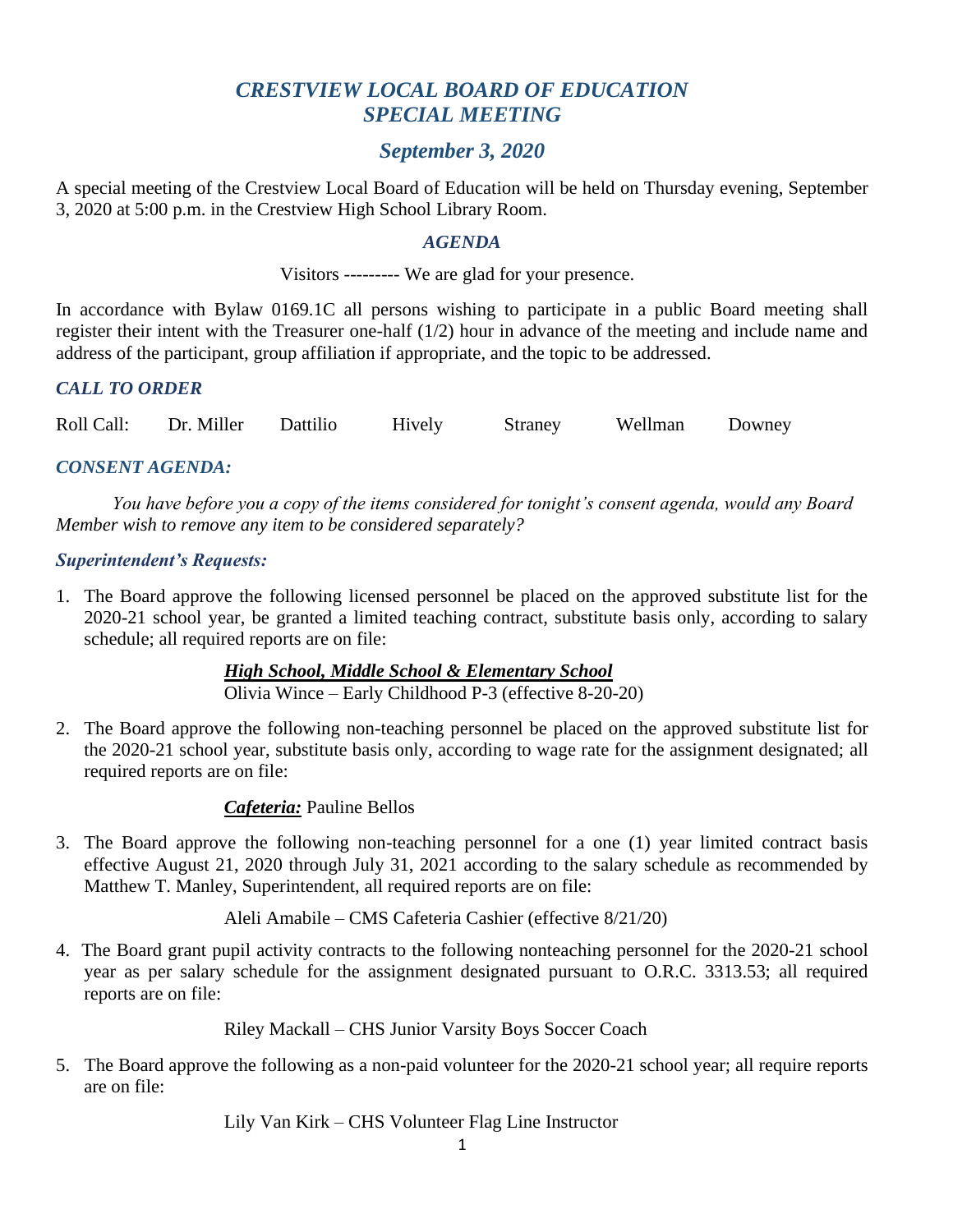6. The Board approve the following personnel for Athletic Department event position for the 2020-21 school year:

*Ticket Takers* – Sherry Grundy, Jennifer Rothwell, Melissa Fieldhouse

7. The Board approve the revised substitute employee salary schedules for the 2020-21 year:

| <b>Teachers</b>                     | $100.00$ per day |
|-------------------------------------|------------------|
| Health Assistant (Substitute Nurse) | $12.00$ per hour |

### **END of CONSENT AGENDA**

Recommend the Board approve the consent agenda as presented:

Moved by \_\_\_\_\_, second by \_\_\_\_\_to approve consent agenda. Vote yes: \_\_\_\_\_, \_\_\_\_\_, \_\_\_\_\_, \_\_\_\_\_, \_\_\_\_\_\_. Vote no\_\_\_\_, \_\_\_\_\_, \_\_\_\_, \_\_\_\_, \_\_\_\_\_. Absent: \_\_\_\_\_, \_\_\_\_. Motion carried \_\_\_\_\_. Failed \_\_\_\_\_.

*Superintendent's Requests/Recommendations not included in Consent Agenda:*

1. Recommend: The Board approve Memorandum of Understanding #5 with CEA for the 2018-21 negotiated CEA agreement.

#### **MEMORANDUM OF UNDERSTANDING # 5 2018-2021 Contract**

The Crestview Local Schools and the CEA (Crestview Education Association) agree to work together through the Communications Committee as we work on the ever changing circumstances of teaching during the pandemic. The year is not normal and both parties are working differently and this agreement indicates that this different work is during this school year only.

Both staff and management will be working with students both in school and remotely. We realize that there may be times that we are all remote. We will use data and numbers to assist in guiding decisions so that we can get the maximum social distance and have Crestview Teachers work with students in both environments while offering a parallel curriculum.

The Columbiana County Schools have worked on a color-coded system both by county and within specific areas to help guide us in our decision making. In order to prepare for this dual environment. Crestview Administration agrees to do the following.

- Pay teachers the contracted hourly wage (\$17.00 an hour) to work on Google Classroom for work in both environments. This wage is good August 3 - August 19, 2020.
- Add 2 development days to work on lesson creation. August 24 & August 25
- To have all students go remote the first three Friday's so that we can practice a quick turnaround and prepare lessons and adjustments.
- When in a dual format. We will shorten the school day by 1 hour so that teachers can work with remote students in the final hour of the day. **No staff meetings/ IEP meetings, etc. should take place during that hour.** We are starting the year with 75% in person and 25% online. If numbers shift significantly, we would need to reexamine so that we can keep social distancing.

The CEA agrees that they will teach in dual formats so that students get a parallel curriculum. They accept and embrace that all students are our students and that personal contact is a necessity to our future.

In addition, we agree to a compromise on supplementals. We previously worked out an agreement on athletics and this agreement will cover all supplementals.

*WHEREAS,* Article VI, Section J – Supplemental Positions and Appendix C – Crestview Local School District Supplemental Salary Index Schedule of the Negotiated Agreement establishes terms and conditions relative to supplemental contracts, including terms governing the compensation of individuals who hold such supplemental contracts under the Negotiated Agreement; and

*WHEREAS,* the Governor of Ohio ordered that, due to the outbreak and spread of coronavirus (COVID-19), schools in the State of Ohio will be closed to students for the remainder of the 2019-2020 school year; and